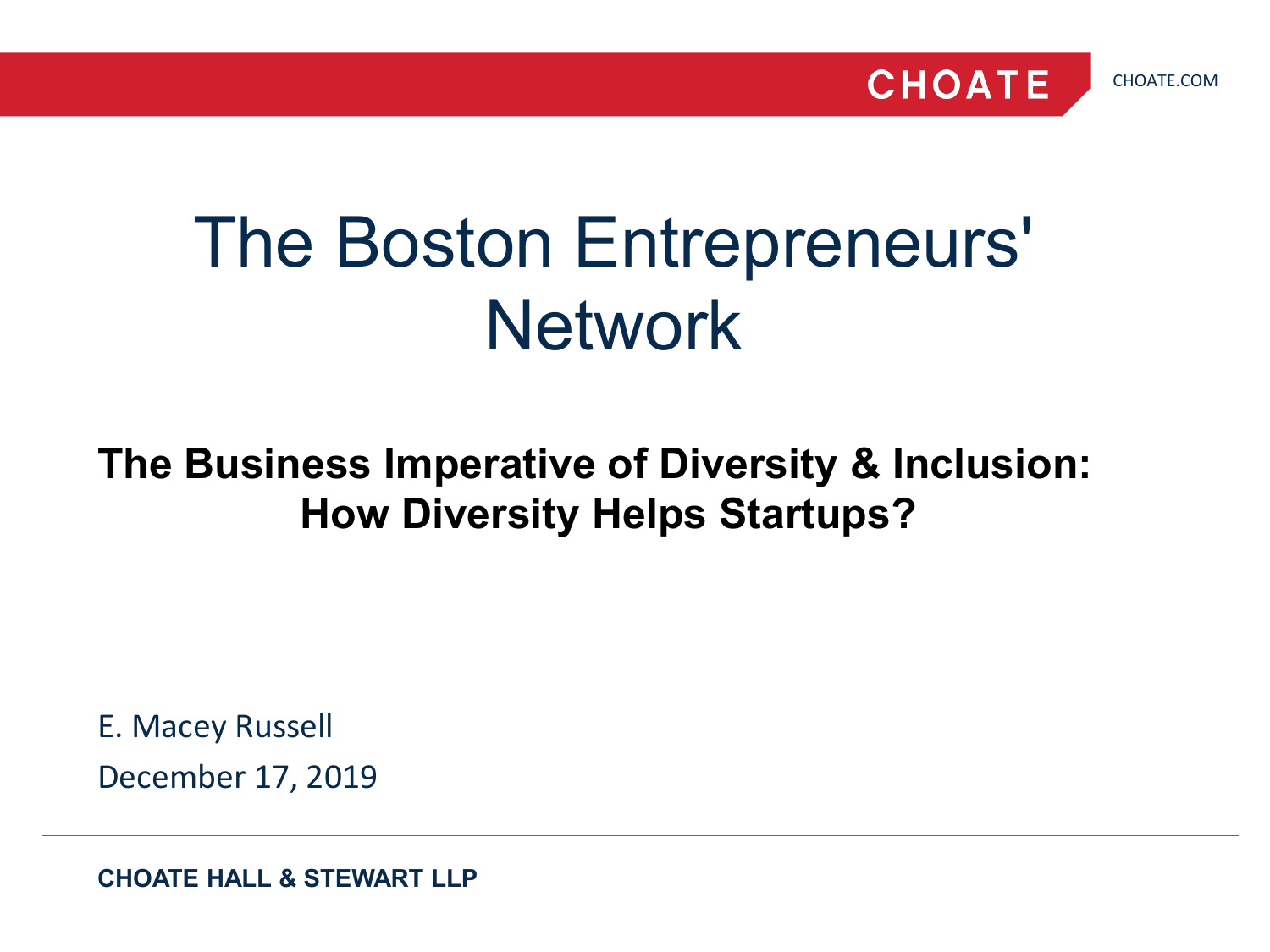

### **OBSERVATIONS:**

### Intersection of Diversity and Business, 2020 and Beyond

#### **Issues to Consider**

- What is "diversity" v. "workplace" diversity?
- **If** Is there really a sound business case for diversity?
- Do I need to understand the benefits of diversity to be successful as a start-up?
- Do businesses strategically use "diversity and inclusion" to their advantage?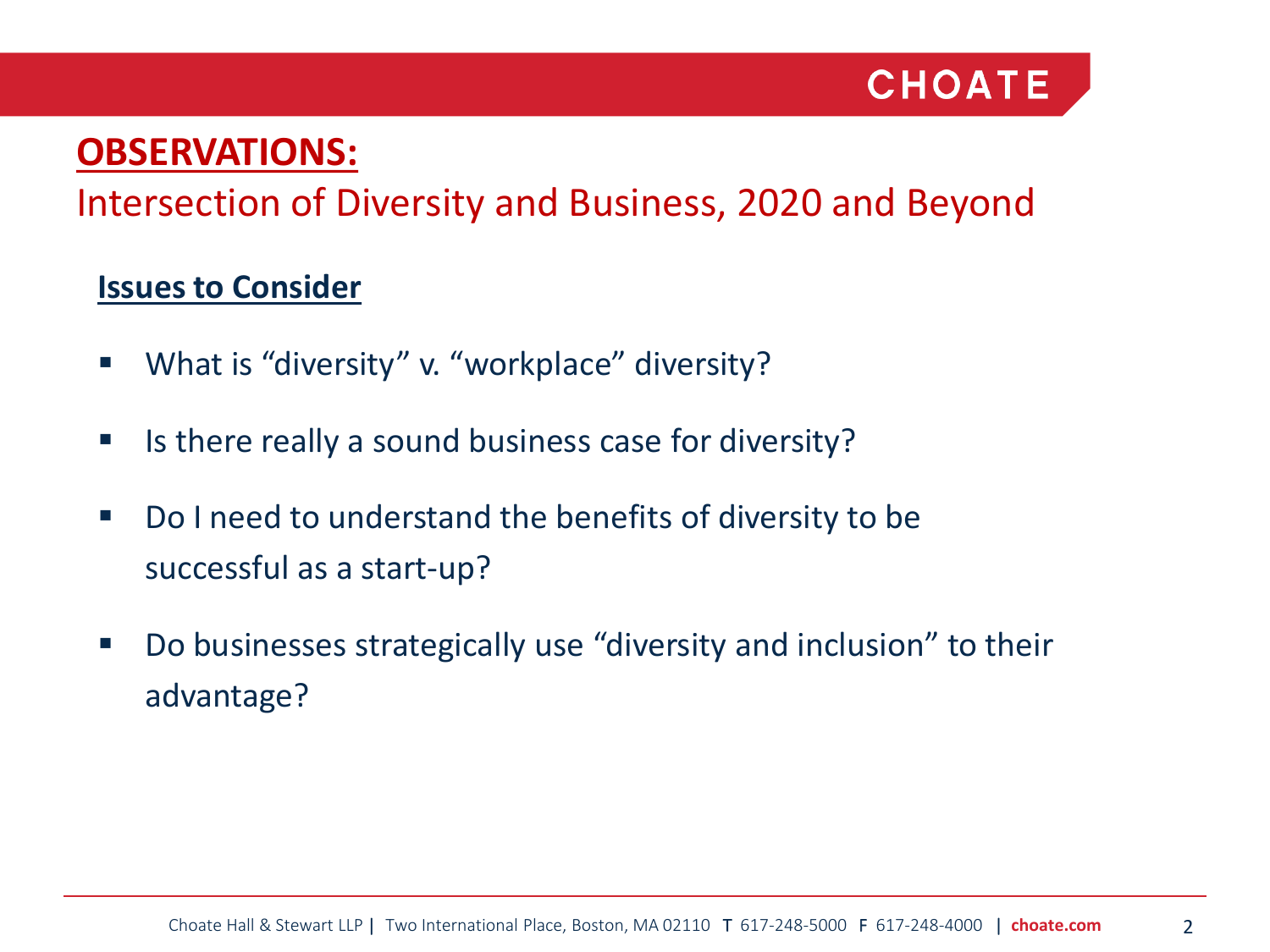### **OBSERVATIONS:**

### Intersection of Diversity and Business, 2020 and Beyond

#### **Issues to Consider**

- Why do I need to learn about implicit or unconscious bias when I am not prejudice and treat everyone the same?
	- What does bias of any kind have to do with my company's offering of products and services?
- Why do I need a diverse workforce when I only want to hire the "most qualified people?"
- Do majority owned businesses and minority/women owned businesses view differently the importance of diversity and inclusion?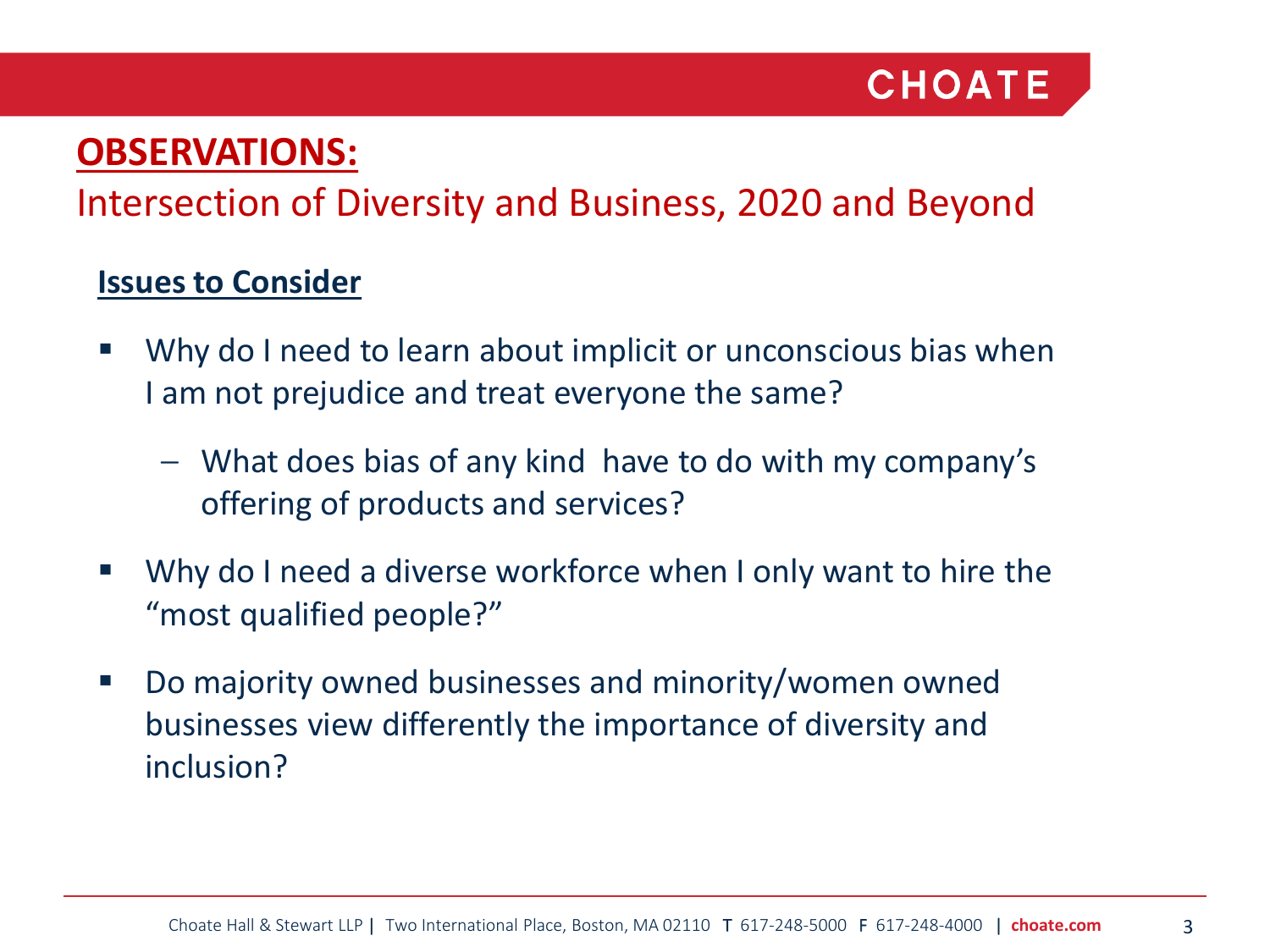

### **PREPARATION:** Is Your Organization Ready For Change?



% of the total population

Note: Whites, blacks and Asians include only single-race non-Hispanics; Asians include Pacific Islanders. Hispanics can be of any race.

Source: Pew Research Center 2015 report, \*Modern Immigration Wave Brings 59 Million to US, Driving Population Growth and Change Through 2065"

#### PEW RESEARCH CENTER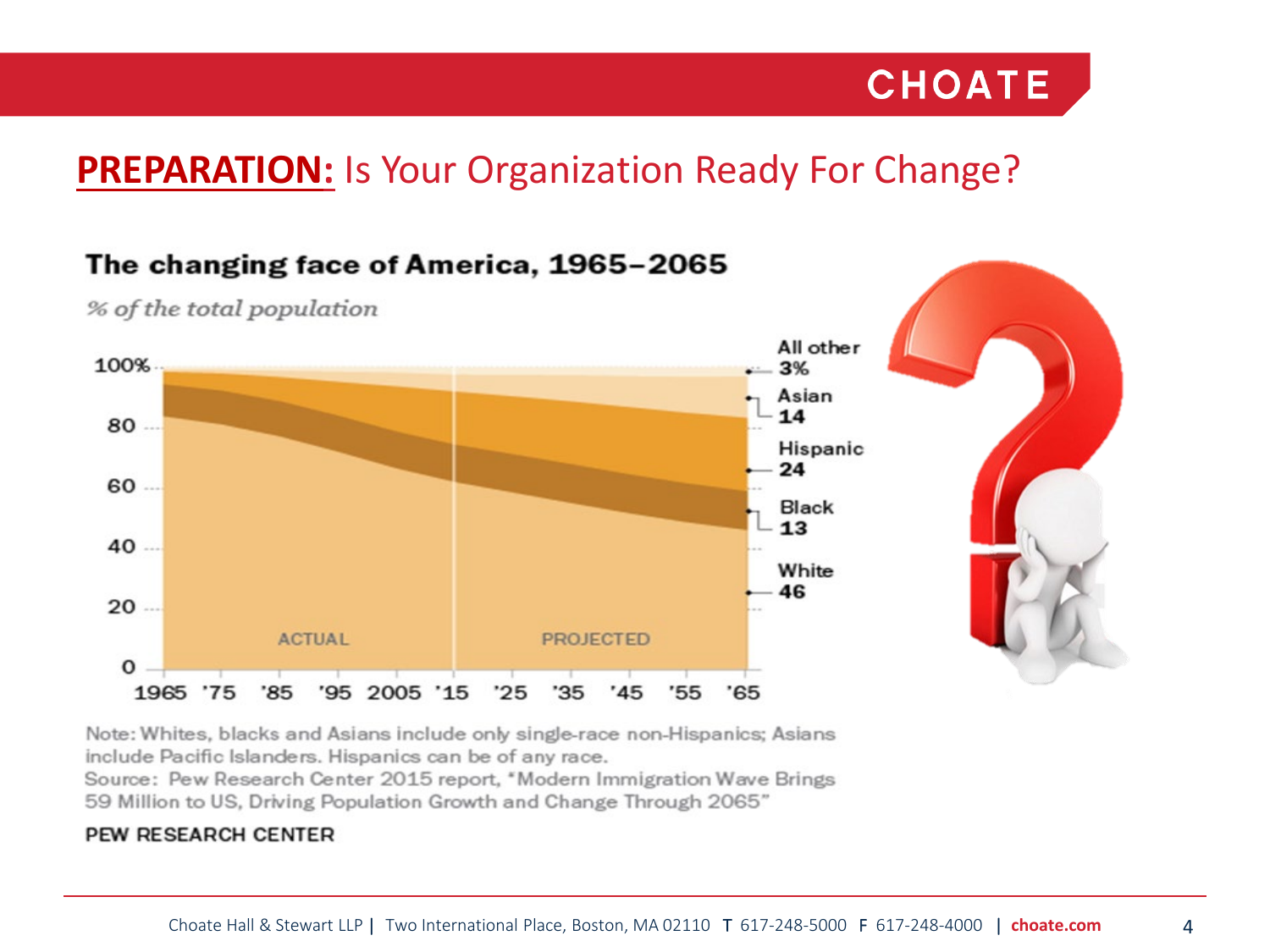### **PREPARATION:** Understanding the Definition of Diversity

- Today's definition of "**diversity**" is broad and inclusive, representing Native Americans, African Americans and Blacks, Asian Pacific Americans, Hispanics and Latinos, disadvantaged Caucasians, women, disabled persons, and LGBT individuals.\*
- **Definition of workforce diversity** includes "national origin, language, race, color, disability, ethnicity, gender, age, religion, sexual orientation, gender identity, socioeconomic status, veteran status, and family structures." \*\*

*\*See, e.g.*, U.S. OFFICE OF PERSONNEL MANAGEMENT, OFFICE OF DIVERSITY AND INCLUSION, GOVERNMENT-WIDE DIVERSITY AND INCLUSION STRATEGIC PLAN 2011 5 (2011).

<http://www.opm.gov/policy-data-oversight/diversity-and-inclusion/reports/governmentwidedistrategicplan.pdf>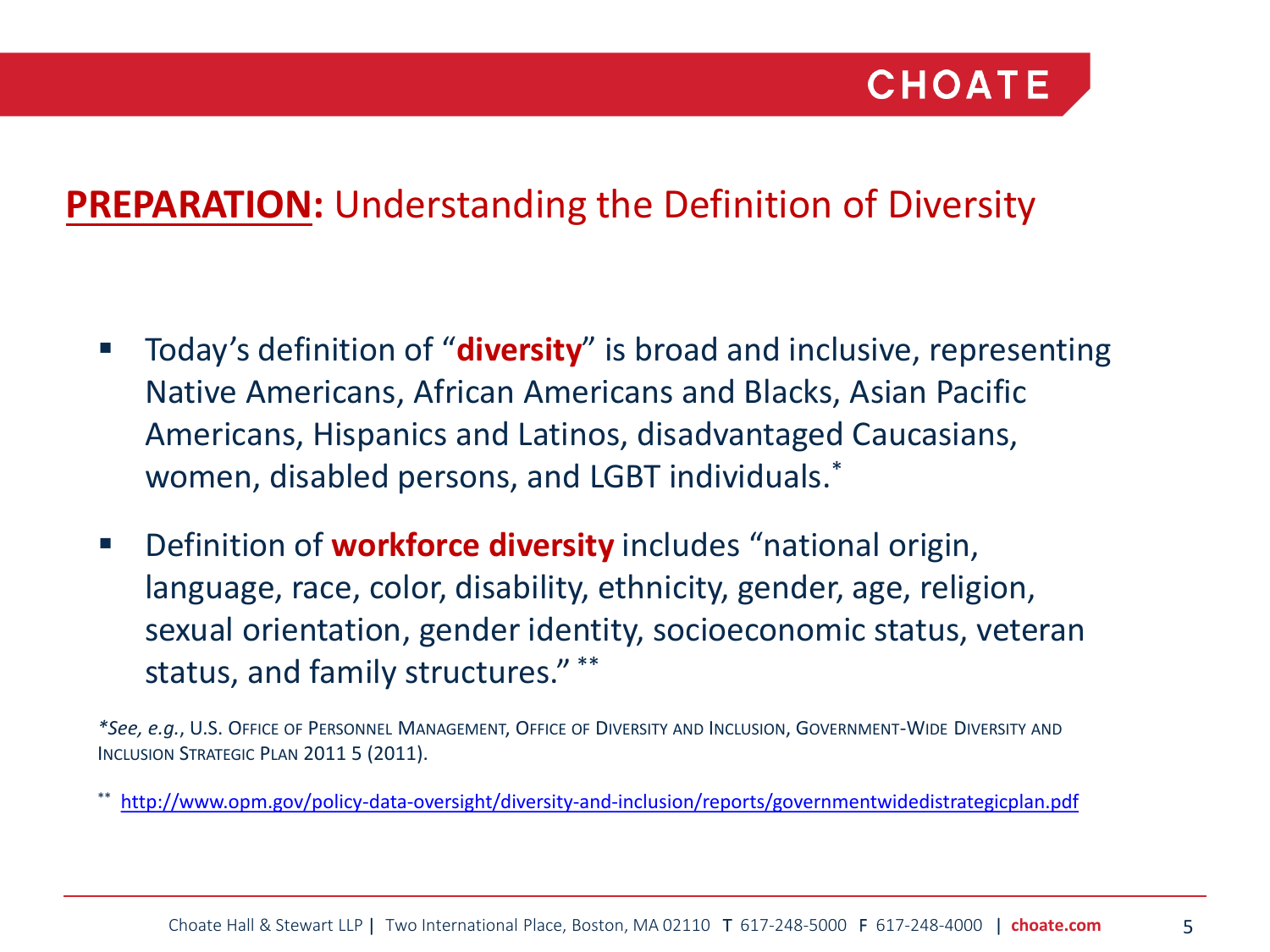

### **PREPARATION: Understanding Differences**

#### **Don't Make Blanket Assumptions: We Are Not All Alike**

- **Not all African Americans are alike** (African American, Cape Verdean, Jamaican, West African, Haitian).
- **Not all Asian Americans are alike** (Chinese, Japanese, Korean, Philipino, Vietnamese, Cambodian).
- **Not all Hispanics are alike** (Columbian, Costa Rican, Cuban, Dominican, Mexican, Puerto Rican, Salvadoran, Venezuelan).
- **Language:** There are 118 different languages spoken in Boston, Massachusetts, including: Spanish, Portuguese, French Creole, Russian, Greek, Swahili, Finnish, Banta, and Cushite.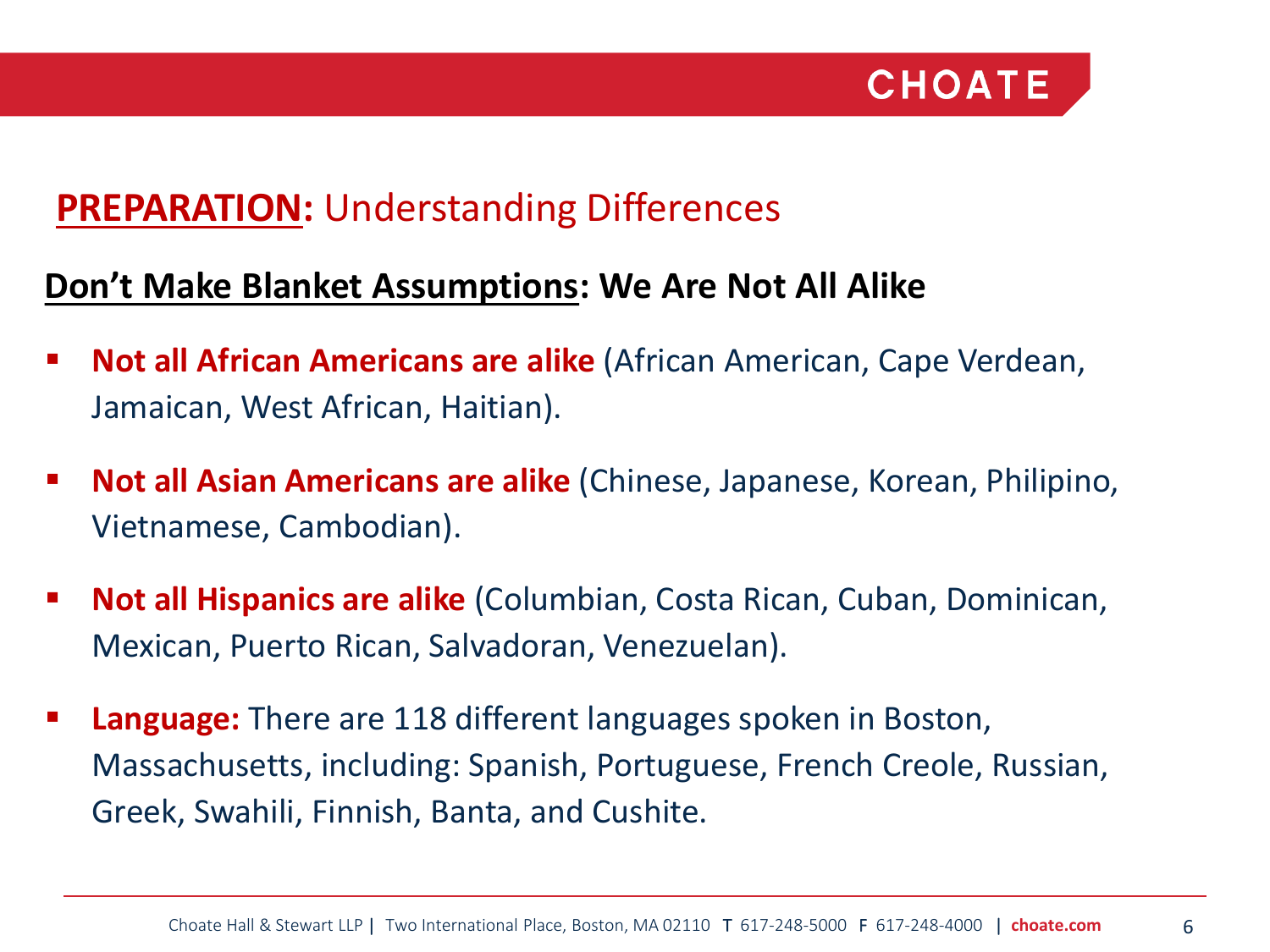### **PREPARATION: Understanding Our Bias**

#### **White business leaders thought they were doing a good job with diversity effectiveness, the evidence suggested otherwise:**

- Lack of candor a key culprit in the 2013 "*Study on White Men Leading Through Diversity & Inclusion.*"\* Compiled results of anonymous surveys of about 700 leaders at eight major companies.
- Asked to rate the diversity effectiveness among white male leaders in their companies, **45 percent of white men gave a positive rating**.
- **Among women and people of color, only 21 percent agreed**.
- **Wide gaps** were also **found** in the perception of white men's abilities to coach and improve the performance of diverse employees (**33 points difference**); build strong, diverse teams (**36 points**); promote diverse talent on merit **(36 points**); and include diverse voices in decision making (**40 points**).
- \* <http://www.whitemensleadershipstudy.com/pdf/WMLS%20Results%20Report.pdf>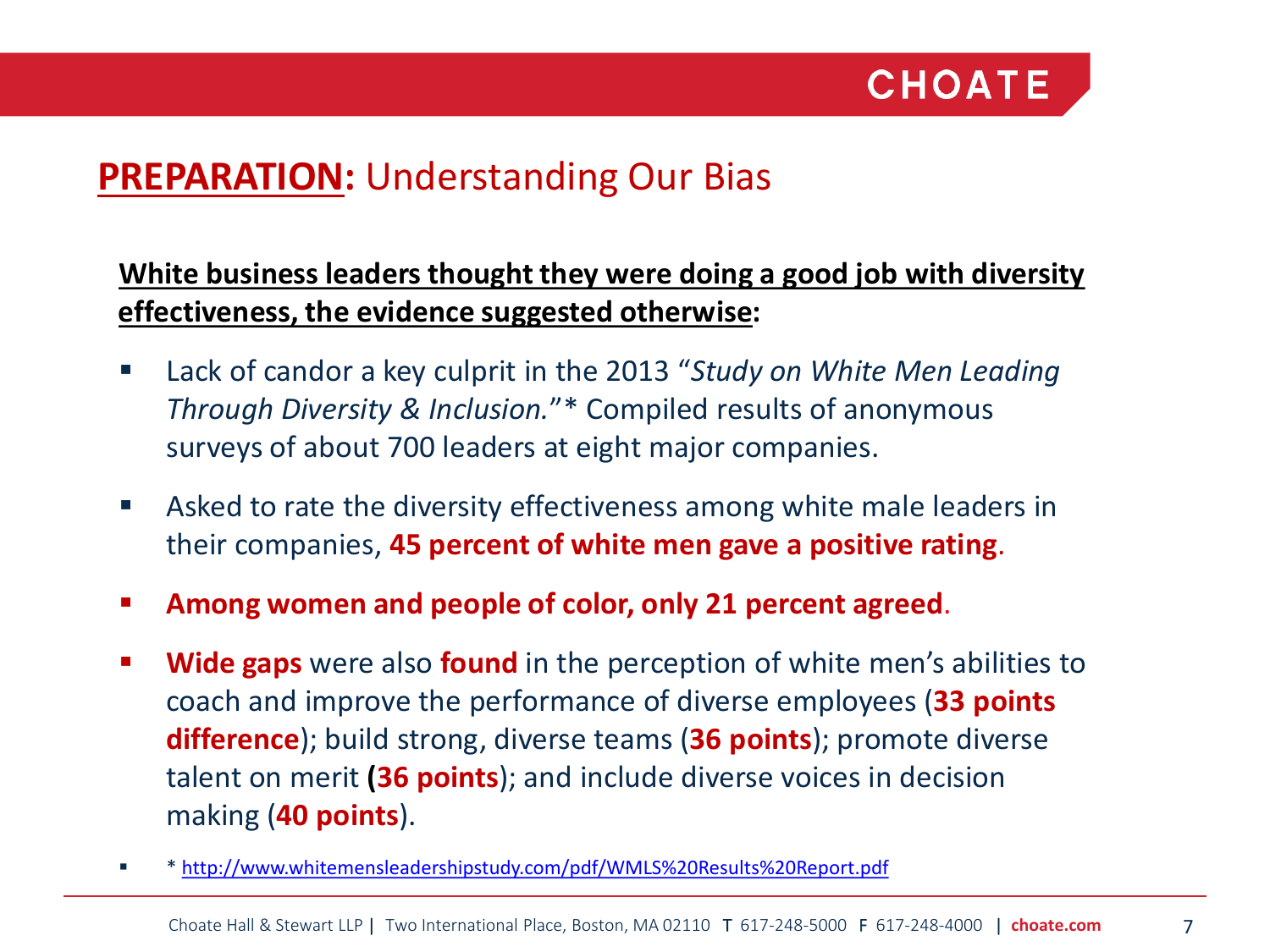

### **PREPARATION:** Understanding Our Bias – Words Matter

#### **What you say to others can be misinterpreted as insults and invalidations**.

- Micro-insults: Verbal and nonverbal communications that subtly convey rudeness and insensitivity and demean a person's racial heritage or identity.
	- An example is an **employee who asks a colleague of color how she got her job or into a certain college**, implying she may have landed it through an affirmative action or quota system.
- Micro-invalidations: Communications that subtly exclude, negate or nullify the thoughts, feelings or experiential reality of a person of color.
	- For instance, **white people often ask Asian-Americans where they were born**, conveying the message that they are perpetual foreigners in their own land."\*
- \* *See* Tori DeAngelis, *Unmasking 'racial micro aggressions, American Psychological Association, 2009, Vol 40, No. 2, p. 42, http://www.apa.org/monitor/2009/02/microaggression.aspx*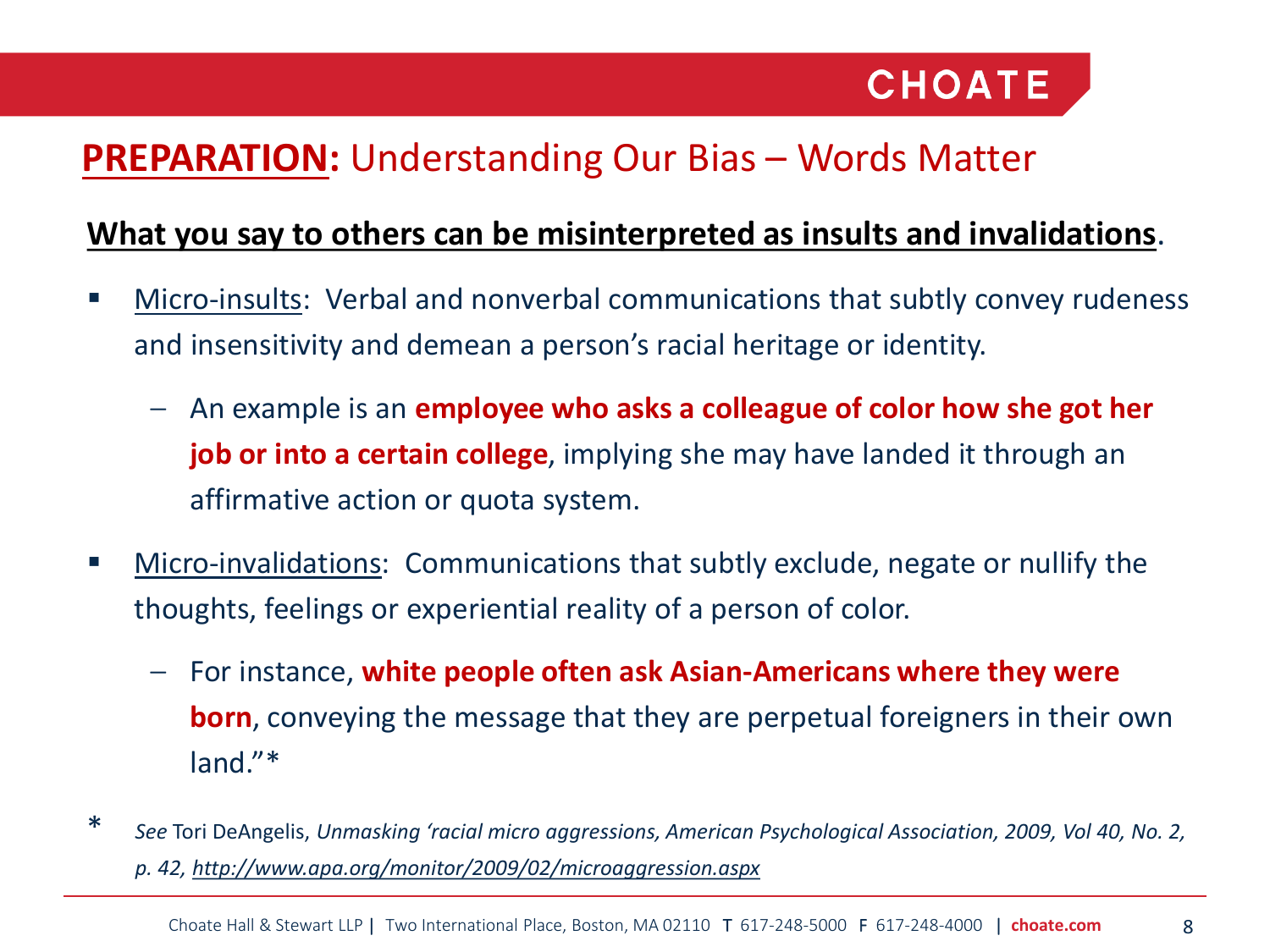### **PREPARATION:** Reduce Bias and Improve Business Skills

#### **Benefits of Improving Your Social and Emotional Intelligence Skills**

- There is no quick fix to our implicit and unconsciousness biases.
- Implicit and unconscious bias training suggests you can reduce the bias impact by being aware of personal biases and finding ways to understand the perspective of people in that bias group.
- **Social intelligence ("SI")** is generally defined as the "ability to understand and manage people," and **emotional intelligence ("EI")** is a subset of social intelligence which specifically refers to one's capacity to monitor feelings and emotions (both your own and those of others) and use to guide one's actions and thoughts.\*
- **IMPROVING YOUT SOCIAL ANDUCERY AND INCOCOLLY INCOCOLLY INTER** INTERFANCE:

\*Jonathan Middleborough & Lucy Butterworth, Emotional Intelligence: What Can Learned Lawyers Learn From the Less Learned. (2013), www.huronconsultinggroup.com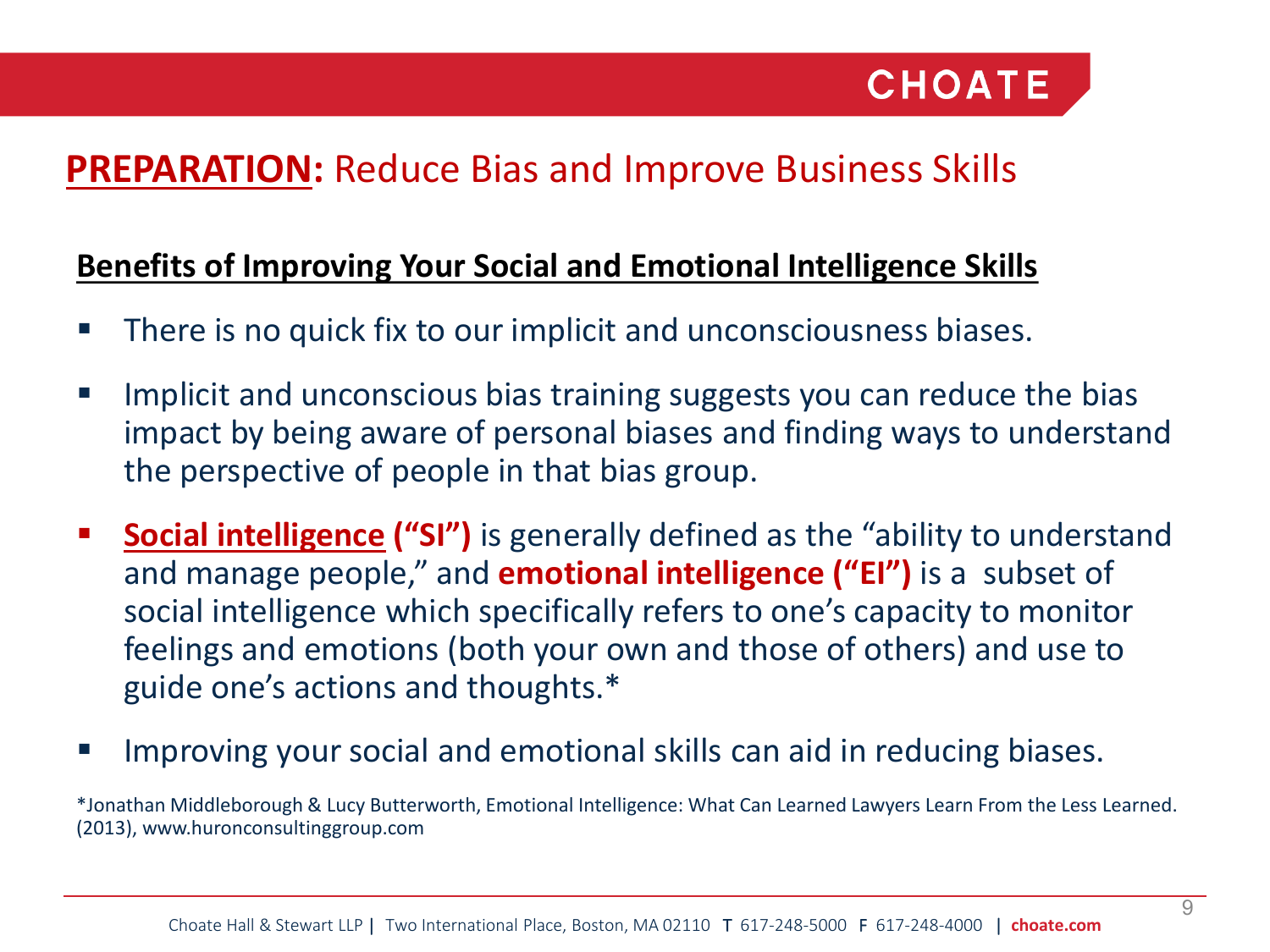### **PREPARATION:** Reduce Bias and Improve Business Skills

#### **Benefits of Improving Social and Emotional Intelligence Skills**

Emotional intelligence:

- *EI arguably accounts for as much as 80 percent of an individual's workplace success, more than raw intelligence and expertise combined*.\*
- Studies at Harvard and elsewhere have shown that high IQ does not necessarily translate into high productivity, *while the ability to "get along with people" has been found to be more critical than intelligence*, decisiveness or job expertise in achieving bottom-line results. This indicates that emotionally intelligent partners will be among your strongest performers.
- Create your bias tipping points

\*Jonathan Middleborough & Lucy Butterworth, Emotional Intelligence: What Can Learned Lawyers Learn From the Less Learned. (2013), www.huronconsultinggroup.com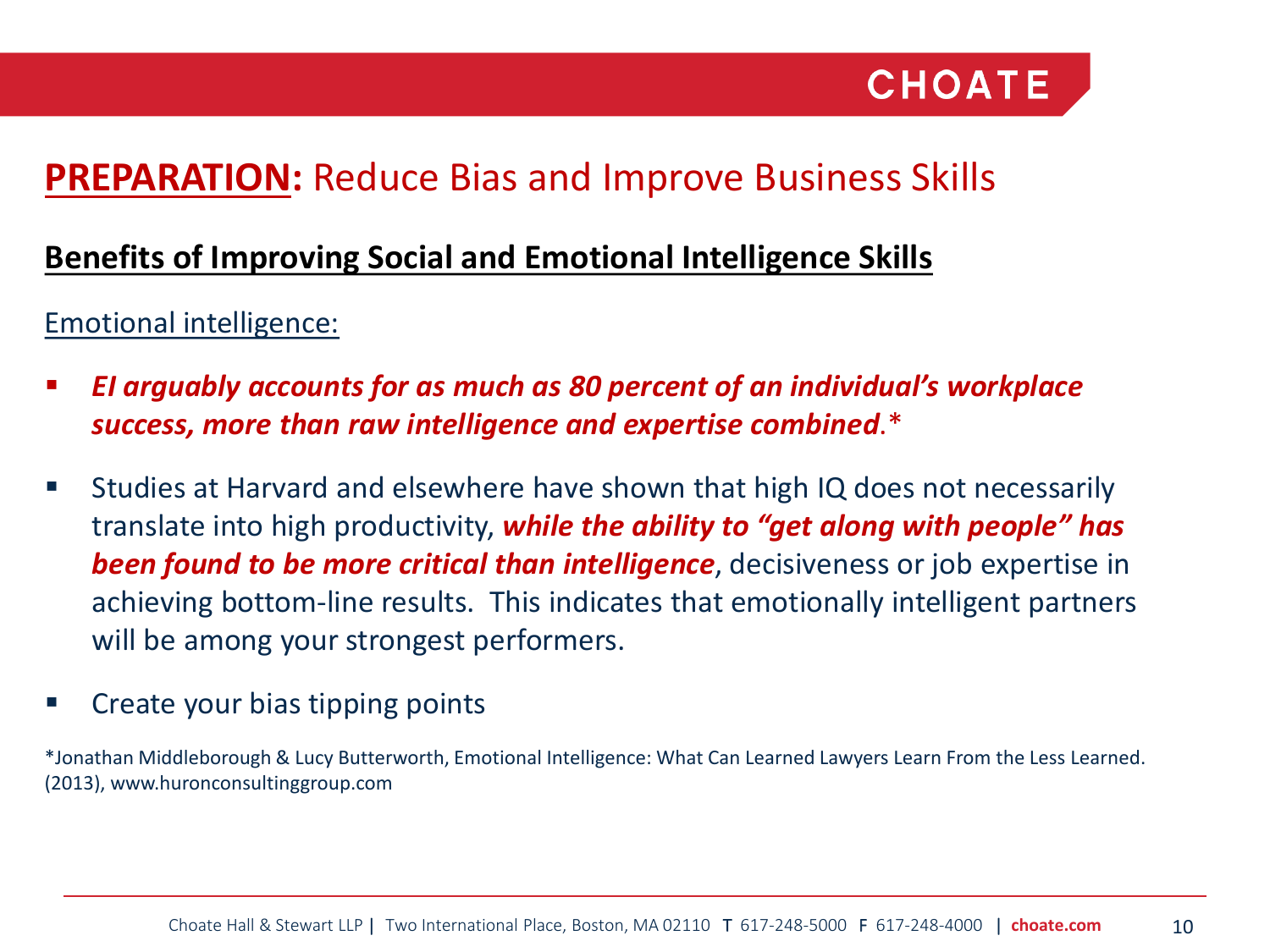

### **PREPARATION:**

### Understanding The Business Case for Diversity is Real

**Complete Agreement**: Deloitte, McKinsey, and PwC all have published reports concluding that companies with higher percentages of women and minorities make better and more informed decisions, and are more profitable.

#### Deloitte:

- "*The diversity and inclusion revolution: Eight powerful truths*" Deloitte Review, issue 22, January 22, 2018
- McKinsey & Company:
	- "*Delivering through Diversity*," January 2018
- PwC:
	- Real Diversity 2017, "No holding back: Breaking down the barriers to diversity"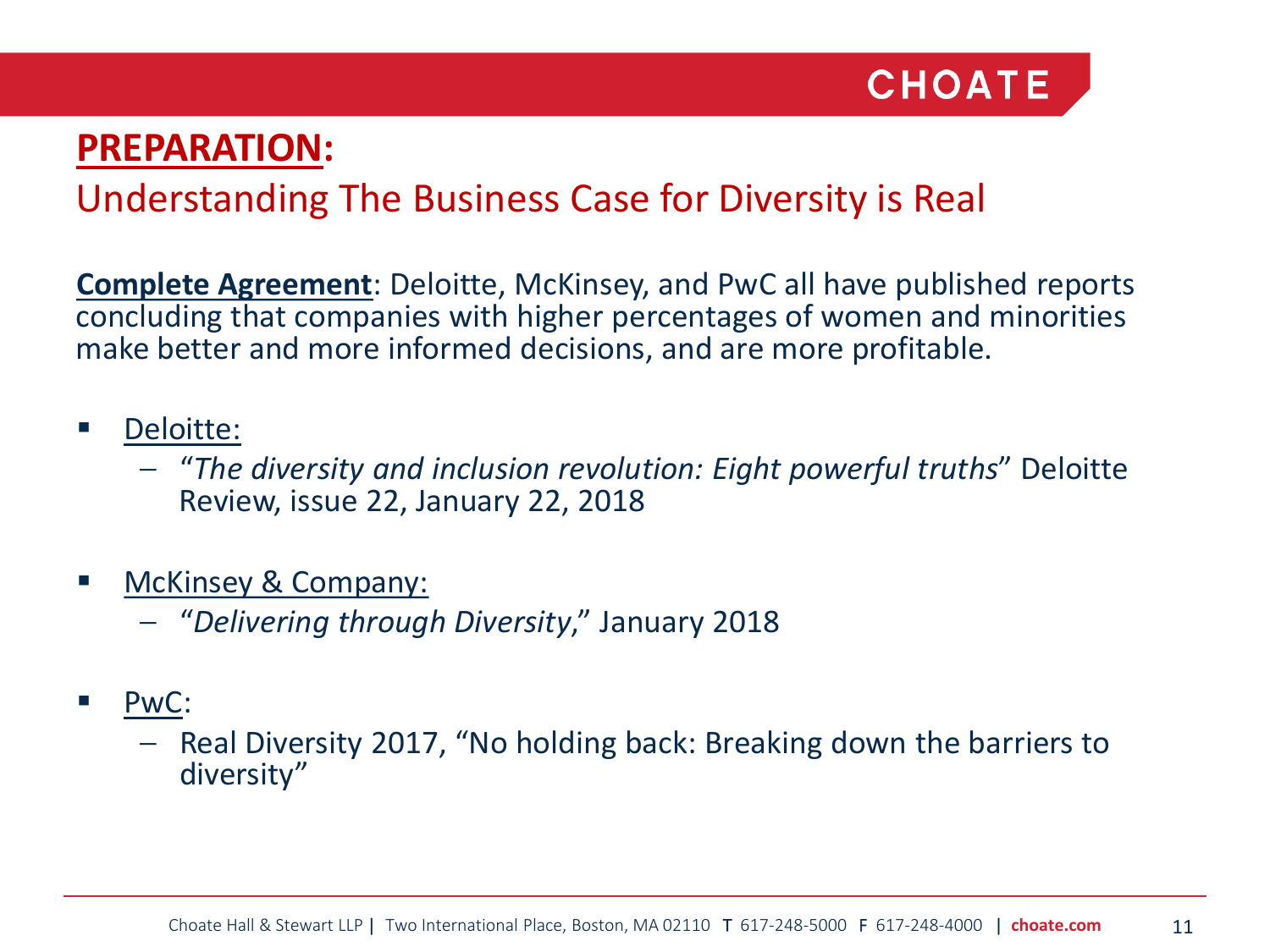

### **PREPARATION:** The Business Case For Diversity Deloitte: "*The diversity and inclusion revolution*" 2018

### **Eight Powerful Truths\*:**

- 1. Diversity of thinking is the new frontier
- 2. Diversity without inclusion is not enough
- 3. Inclusive leaders cast a long shadow
- 4. Middle managers matter
- 5. Rewire the system to rewire behaviors
- 6. Tangible goals make ambitions real
- 7. Match the inside and the outside
- 8. Perform a culture reset, not a tick-the-box program

\* (". . . this document presents eight powerful truths about diversity and inclusion. It is the culmination of our work with approximately 50 organizations around the world, representing a footprint of more than 1 million employees.") <https://www2.deloitte.com/us/en/insights/deloitte-review/issue-22/diversity-and-inclusion-at-work-eight-powerful-truths.html>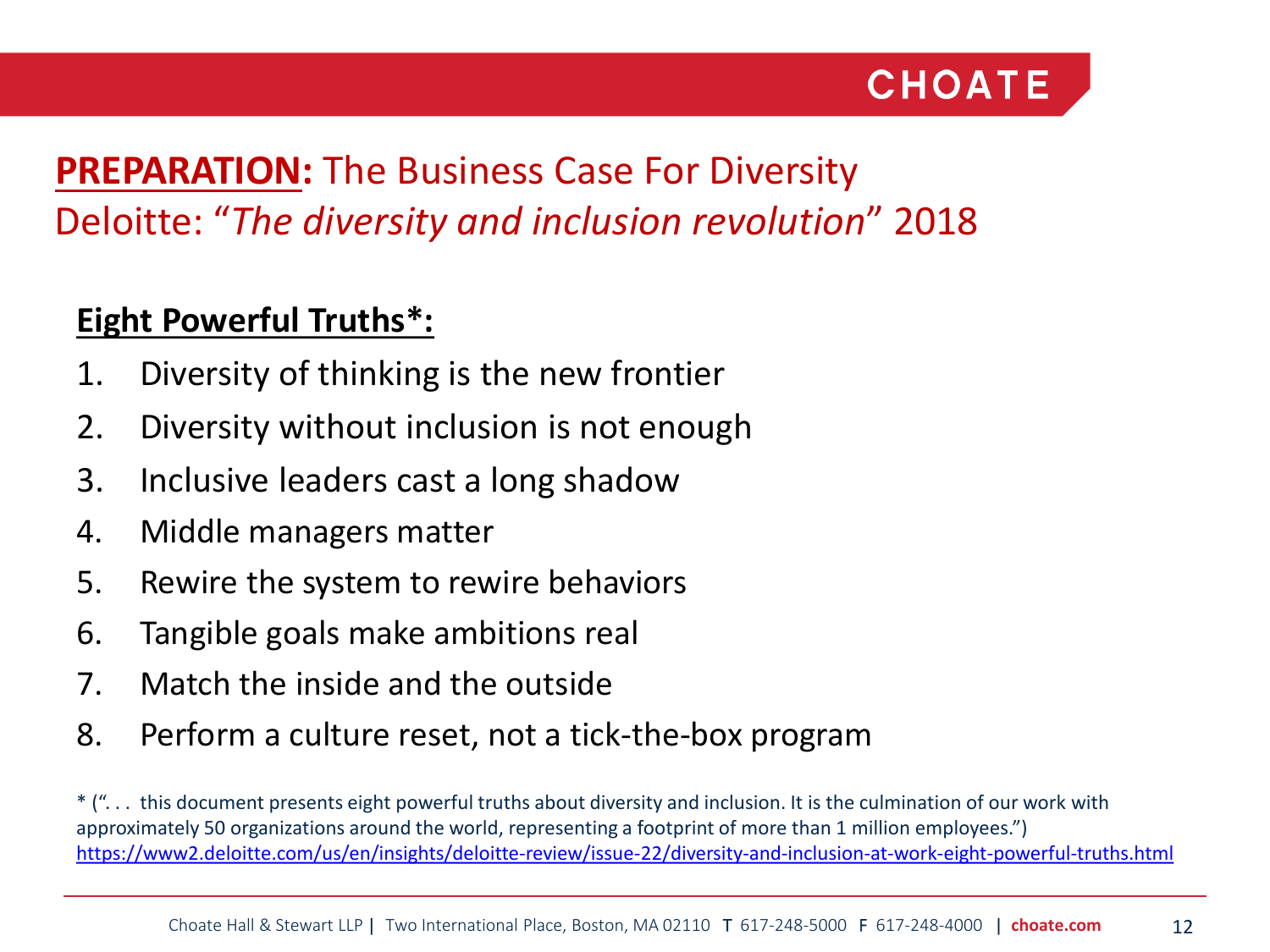### **PREPARATION:** The Business Case, McKinsey & Company "*Delivering Through Diversity*" 2018

### **Key Points - Executive Summary\*:**

- "*The relationship between diversity and business performance persists.* The statistically significant correlation between a more diverse leadership team and financial outperformance demonstrated three years ago continues to hold true on an updated, enlarged, and global data set."\* (emphasis added)
- "Leadership roles matter. *Companies in the top-quartile for gender diversity on executive teams were 21% more likely to outperform on profitability and 27% more likely to have superior value creation*. The highest-performing companies on both profitability and diversity had more women in line (i.e., typically revenuegenerating) roles than in staff roles on their executive teams." \*(emphasis added)

<sup>\*</sup> https://www.mckinsey.com/~/media/McKinsey/Business%20Functions/Organization/Our%20Insights/Delivering%20through%20diversity/Deliveringthrough-diversity\_full-report.ashx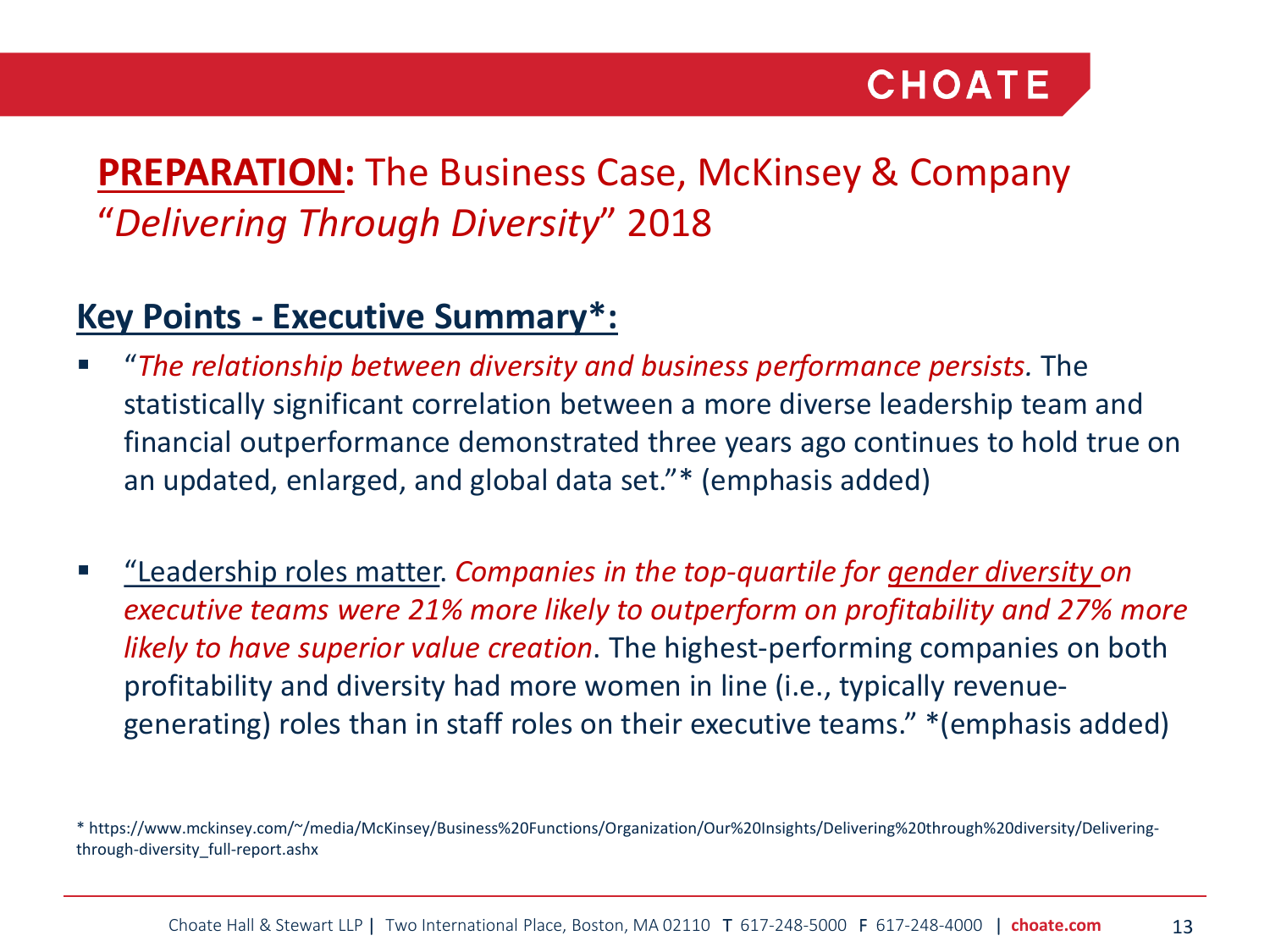### **PREPARATION:** The Business Case, McKinsey & Company "*Delivering Through Diversity*" 2018

#### **Key Points - Executive Summary: cont.**

- *Top-team ethnic and cultural diversity is correlated with profitability*. . . we found that companies with the most ethnically diverse executive teams not only with respect to absolute representation but also of variety or mix of ethnicities —are 33 percent more likely to outperform their peers on profitability." (emphasis added)
- **The new analysis expands on our 2015 report, Why diversity matters, by** drawing on an enlarged *data set of more than 1,000 companies covering 12 countries*, measuring not only profitability . . . but also longer-term value creation (or economic profit), . . .". (emphasis added)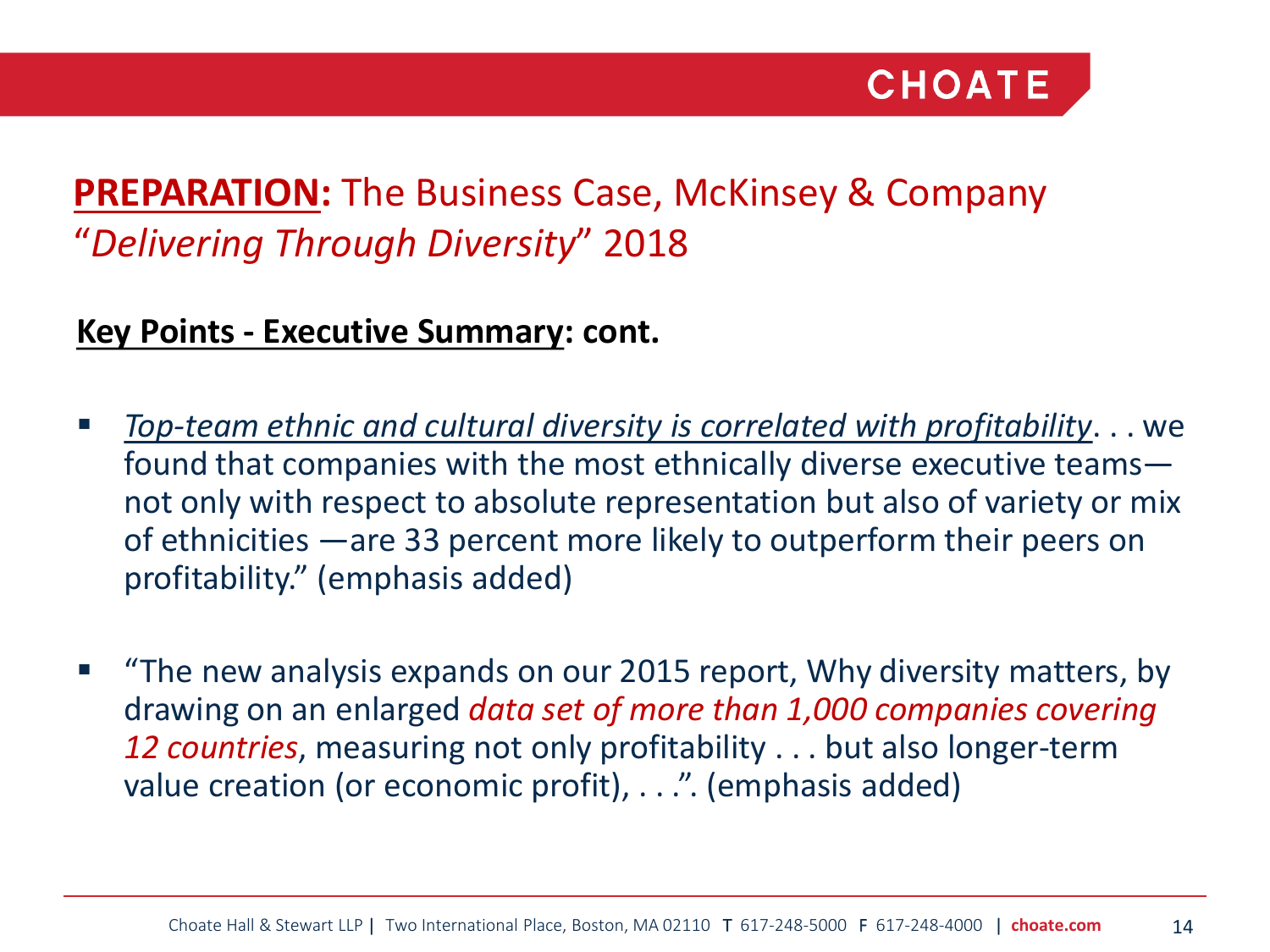### **PREPARATION**: The Business Case - PwC 2017 Report "*No Holding Back – Breaking Down the Diversity Barriers*"

#### **"The business case for diversity and inclusion has never been more compelling."\***

- Magnet for Talent:
	- "*In a survey of more than 10,000 millennials* (people born between 1980 and 1995), *over 80% said that an employer's policy on diversity, equality and workforce inclusion is an important factor when deciding whether or not to work for them*." (emphasis added)

#### Boosting the Bottom Line:

– "*More than 80% of the CEOs whose organizations have a diversity and inclusion strategy believe it has enhanced business performance*. Specific benefits include bringing in people with the fresh ideas and experiences needed to foster innovation. Your workforce would also better reflect, understand and engage with the increasingly diverse set of clients you serve." (emphasis added)

\* https://www.pwc.co.uk/human-resource-services/assets/documents/real-diversity-2017-no-holding-back.pdf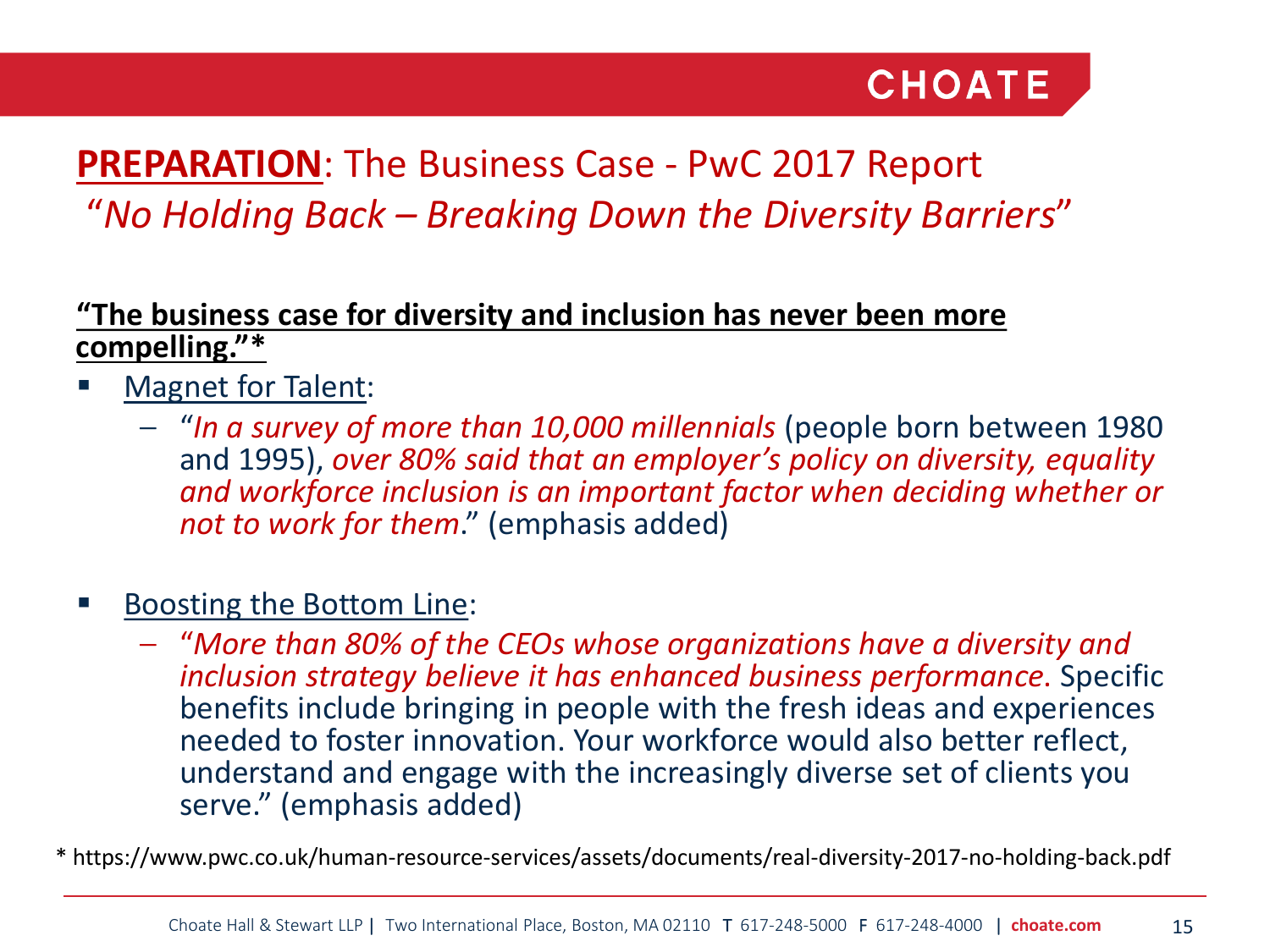### **WHY IT MATTERS:** Private Equity Firms Are Beginning to Care About Diversity – "The Bottom Line"

#### **Carlyle** *Making Diversity a Priority, 2019*

- "At Carlyle, we believe that diverse teams and experiences bring tremendous value to our firm and the investment management industry."
- "We recognize that we will ultimately have more success with a team that not only is diverse, but one that values that diversity and leverages it as a [competitive advantage." https://www.carlyle.com/corporate](https://www.carlyle.com/corporate-overview/diversity-inclusion)overview/diversity-inclusion

### **Bloomberg** *Private equity firms say recruiting women is now a top priority., 2018*

• "Private equity firms have come under increasing pressure from investors, who are pushing for more diversity following sexual harassment and gender bias claims that have come to the forefront in almost every industry."

https://www.bloomberg.com/news/articles/2018-11-16/private-equity-firms-say-recruiting-women-is-now-a-top-priority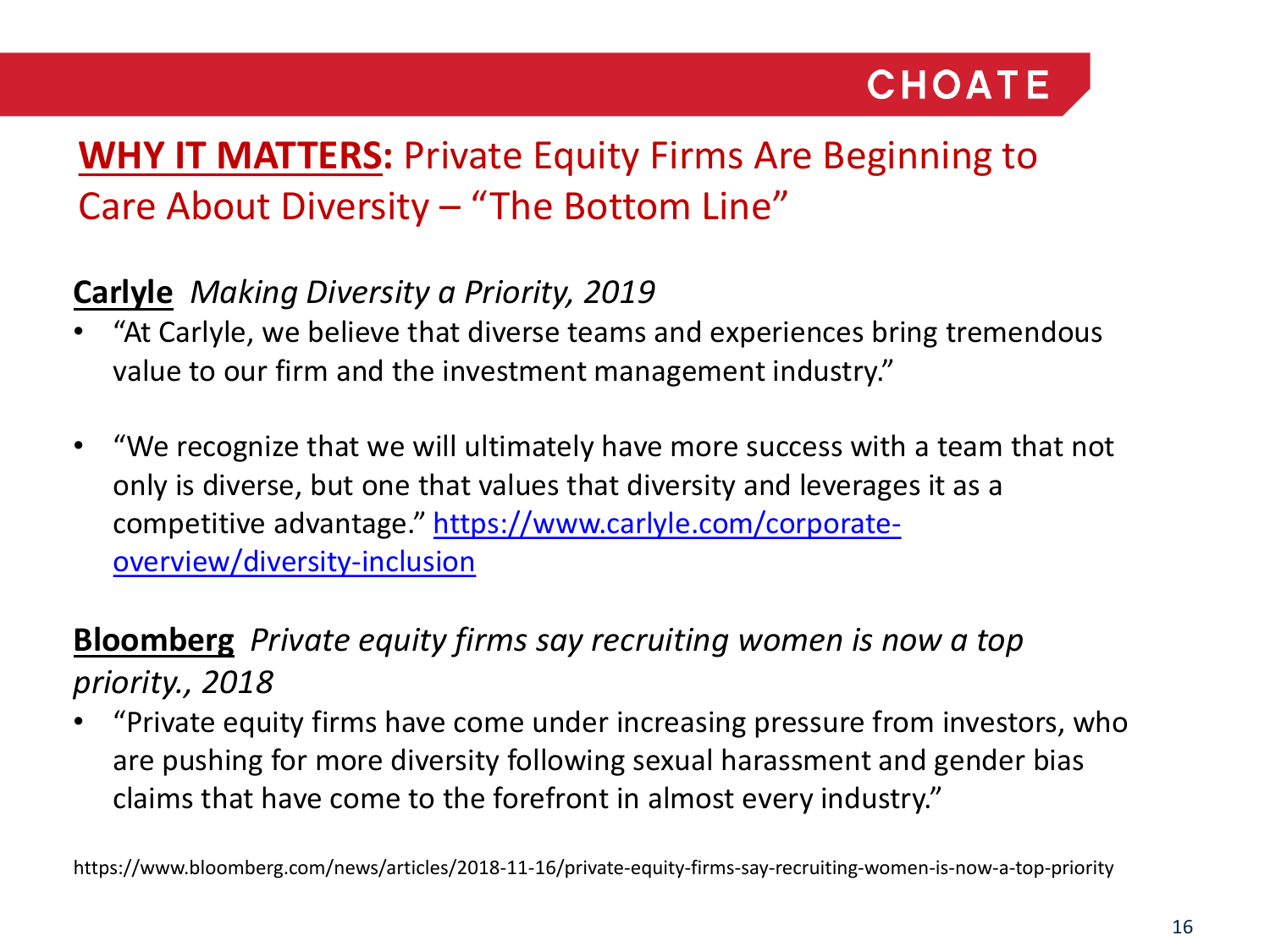### **WHY IT MATTERS:** Private Equity Firms Are Beginning to Care About Diversity – "The Bottom Line"

*Will Private Equity's Diversity Problem Improve as Clients Grow?* Kirkland and Ellis, August 22, 2019

- "PricewaterhouseCoopers expects that the assets under management in the private equity industry will more than double from \$4.7 trillion in 2016 to \$10.2 trillion by 2025. And with the increase in money managed has come an increase in head count. Blackstone, for example, employs more than 250 private equity professionals."\*
- "At the biggest funds, that growth has come with diversity infrastructure—inclusion executives, diversity plans. Many believe the discussion around private equity diversity will only grow with expansion of the industry."\*

\* <https://www.kirkland.com/news/in-the-news/2019/08/will-private-equity-diversity-problem-improve>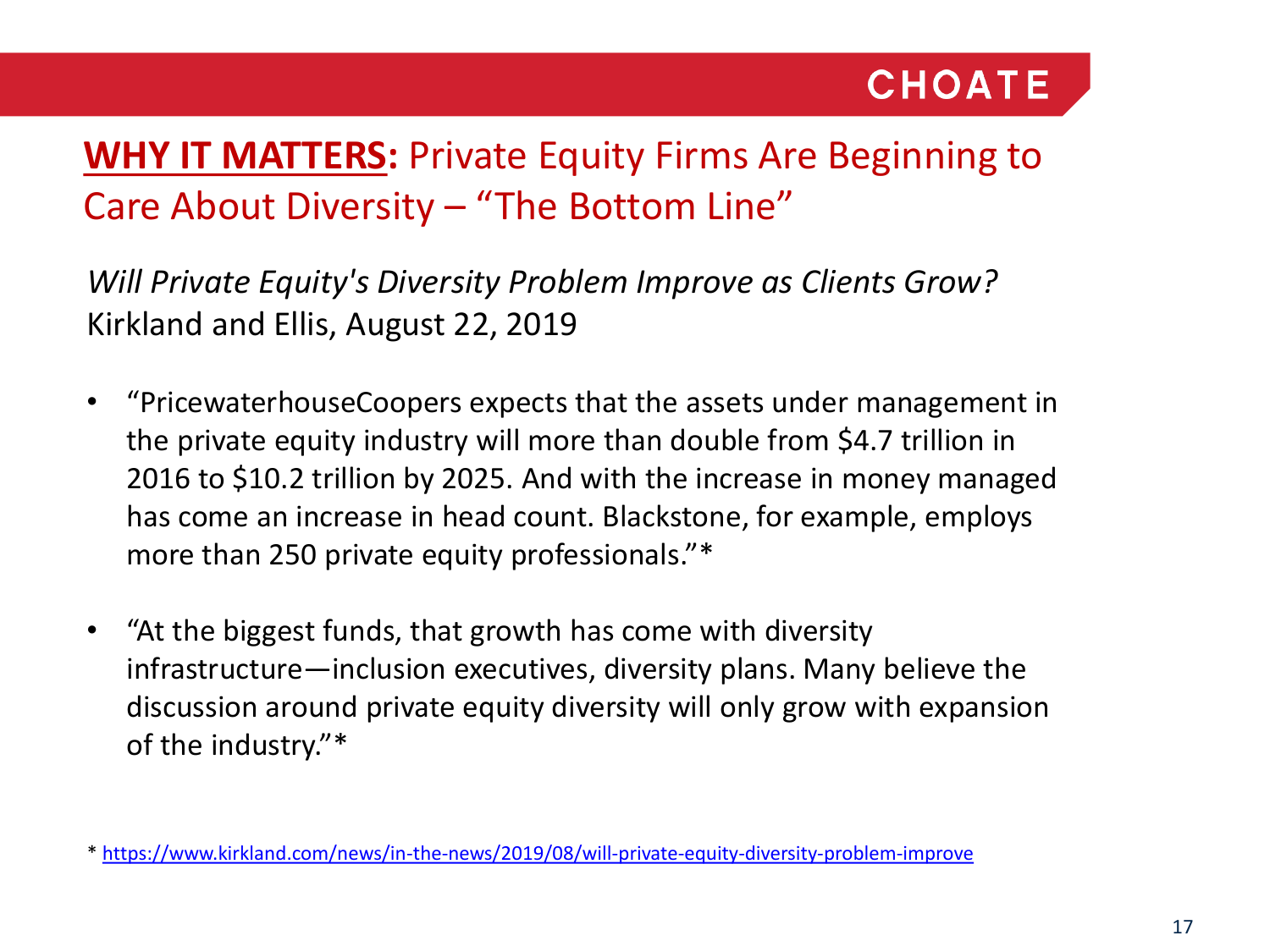### **WHY IT MATTERS:** Private Equity Firms Are Beginning to Care About Diversity – "The Bottom Line"

*Want 20% Higher Returns? Do This.* March 6, 2019, Amanda Cantrell

- "Private equity and venture capital firms with better gender balance in their senior investment teams perform better  $-$  a lot better  $-$  than more homogenous ones."\*
- "Funds with gender-balanced senior investment teams have generated investment returns that were 10 to 20 percent higher than those with a majority of male or female leaders, according to the study released Thursday by the International Finance Corporation, a member of the World Bank Group . ."\*
- "The study also analyzed the portfolio companies receiving funding from private equity and venture capital firms and found that companies with gender-diverse leadership teams outperformed their less-diverse counterparts by 25 percent. The report defined gender-balanced leadership teams as those composed of at least 30 percent of the opposite gender."\*

<sup>\*</sup> <https://www.institutionalinvestor.com/article/b1df7fg0bq3jfv/Want-20-Higher-Returns-Do-This>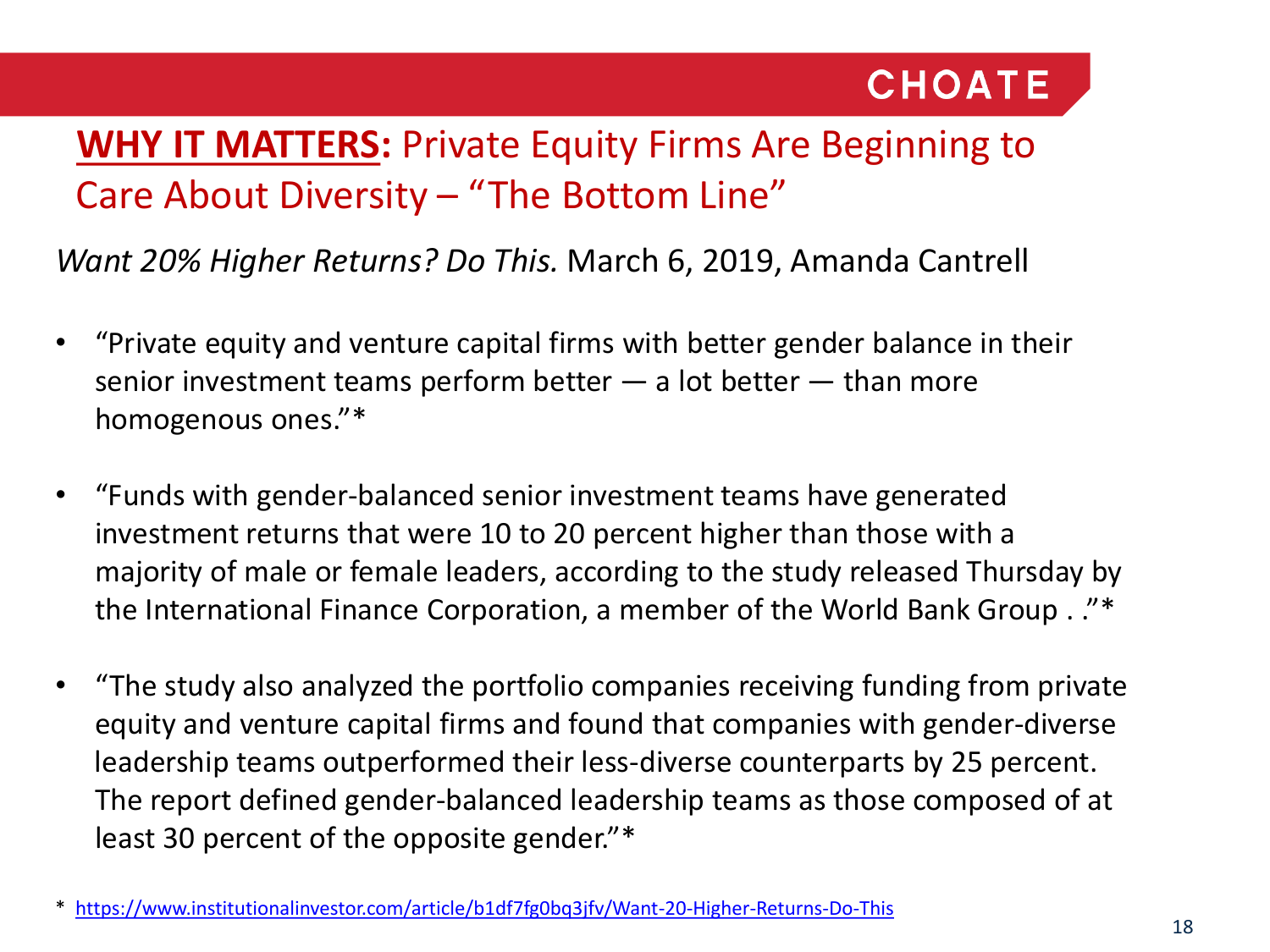

### Intersection of Business Objectives and Diversity

#### **Business Observations – Marketing and Management**

- Marketing:
	- What is the market for your products and services?
	- What are the key demographics and what is your competitive advantage? Do you have diverse customers?
	- Do you have clients with diverse employees in charge of purchasing?
	- Is the marketing of your products and services free of bias content based race, ethnicity, gender, or sexual orientation?
- Management:
	- What are demographics of your workplace at each level of the organization: Board, C-Suite, middle management, office support, sales force
	- How do you process and use information generated from diverse groups in your organization?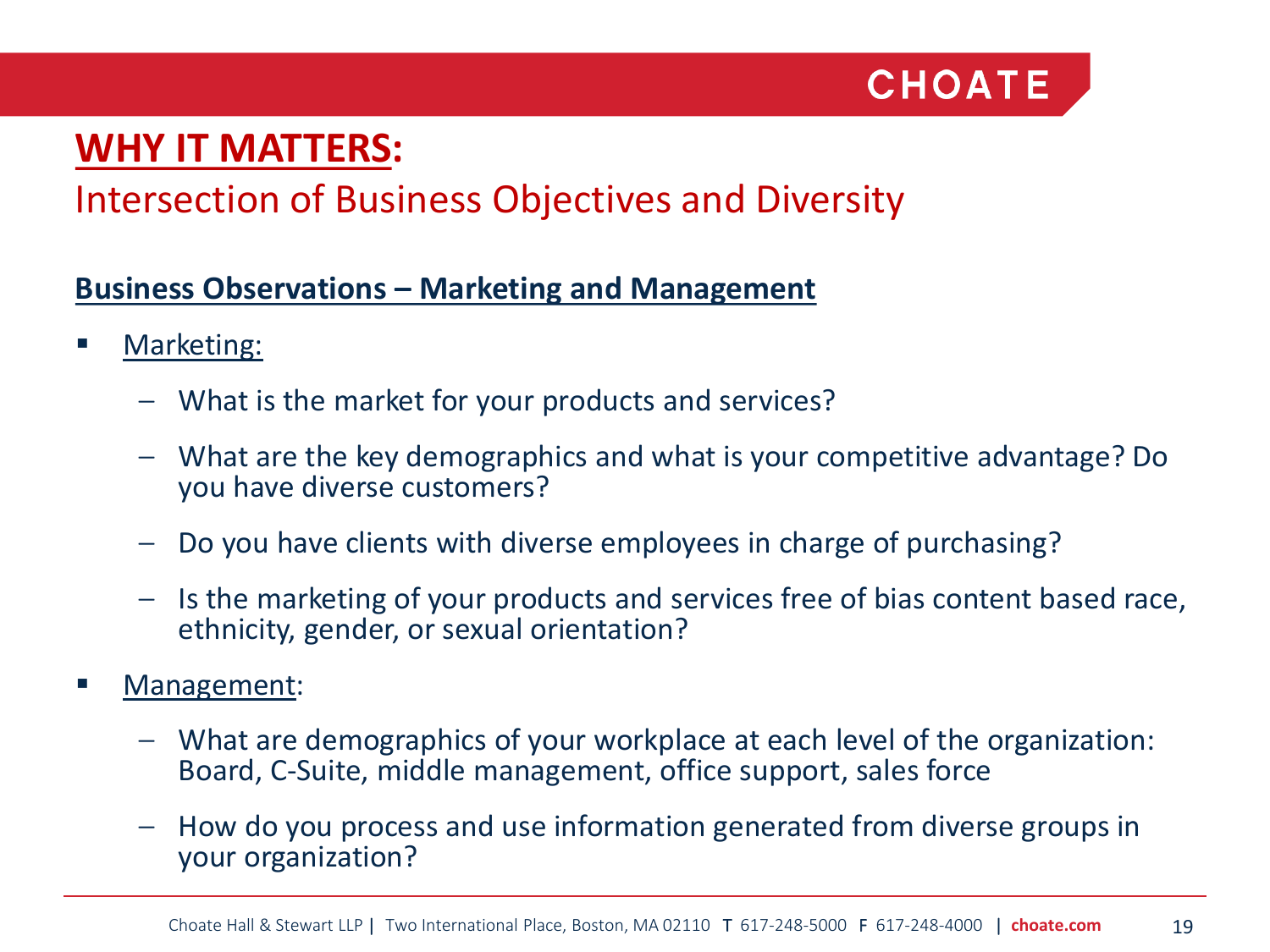

### Intersection of Business Objectives and Diversity

### **Business Observations - Raising Capital as a Start-Up:**

- You don't have a track record yet (chicken and egg dance)
- We tend to invest in people we know (chicken dance again)
- We have strict investment guidelines (passive aggressive answer: no)
- Do you have a story to tell potential investors to overcome barriers?
	- How does diversity provide your company a competitive advantage?
	- Are you offering investors a company with significant growth potential that includes a diversity and inclusion strategy?
	- Can you turn a disadvantage as start-up into an advantage with D&I?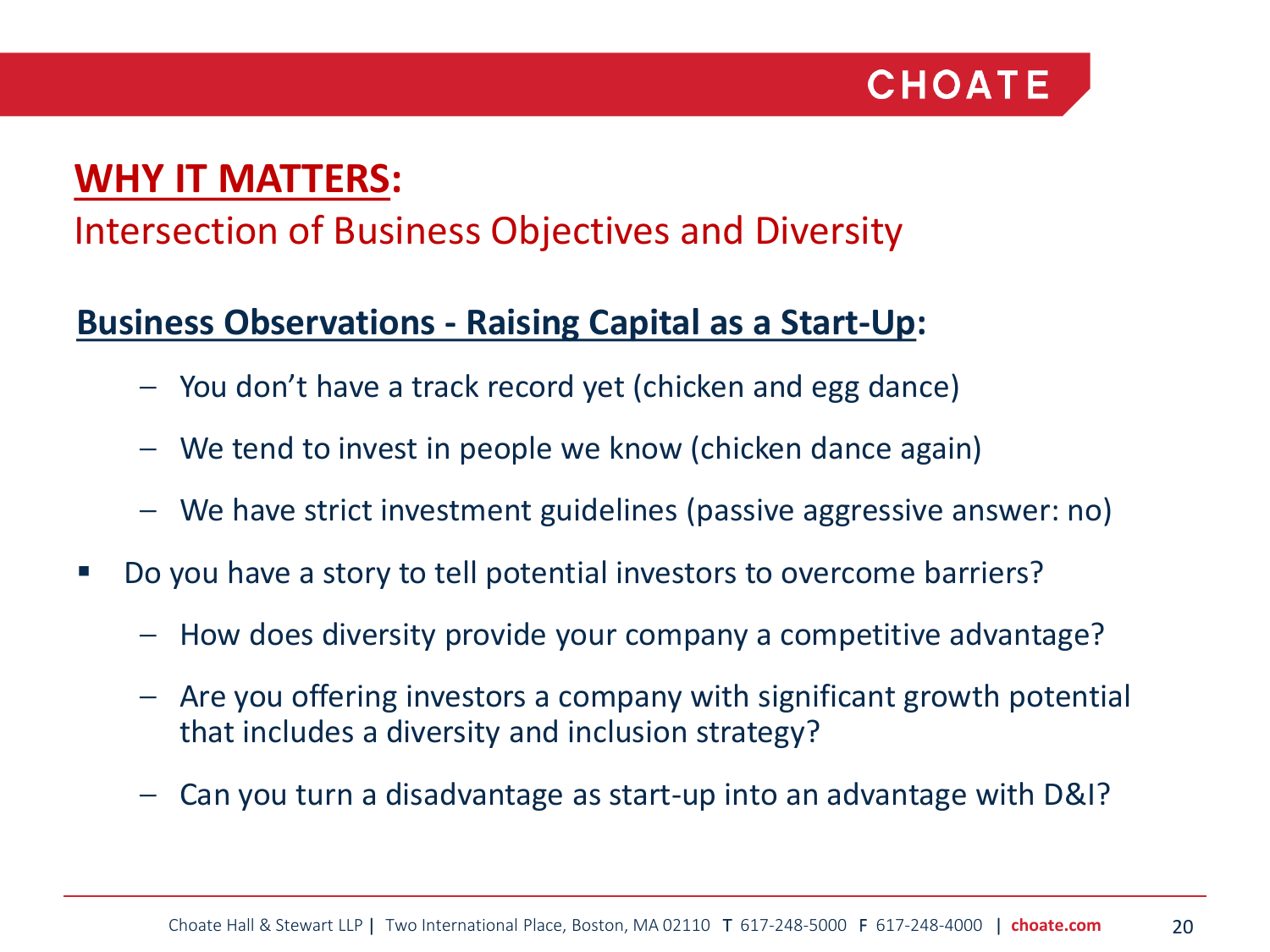

### Intersection of Business Objectives and Diversity

#### **Business Observations – Management:**

- How do you manage systemic barriers to grow your business internally and externally (marketplace)
- Board Development: Do you have leaders that can help you with D&I knowledge/expertise gaps?
- **Understanding the skill sets of founders:** 
	- What is needed to grow the business?
	- Investment firms will ask the question are you prepared to answer?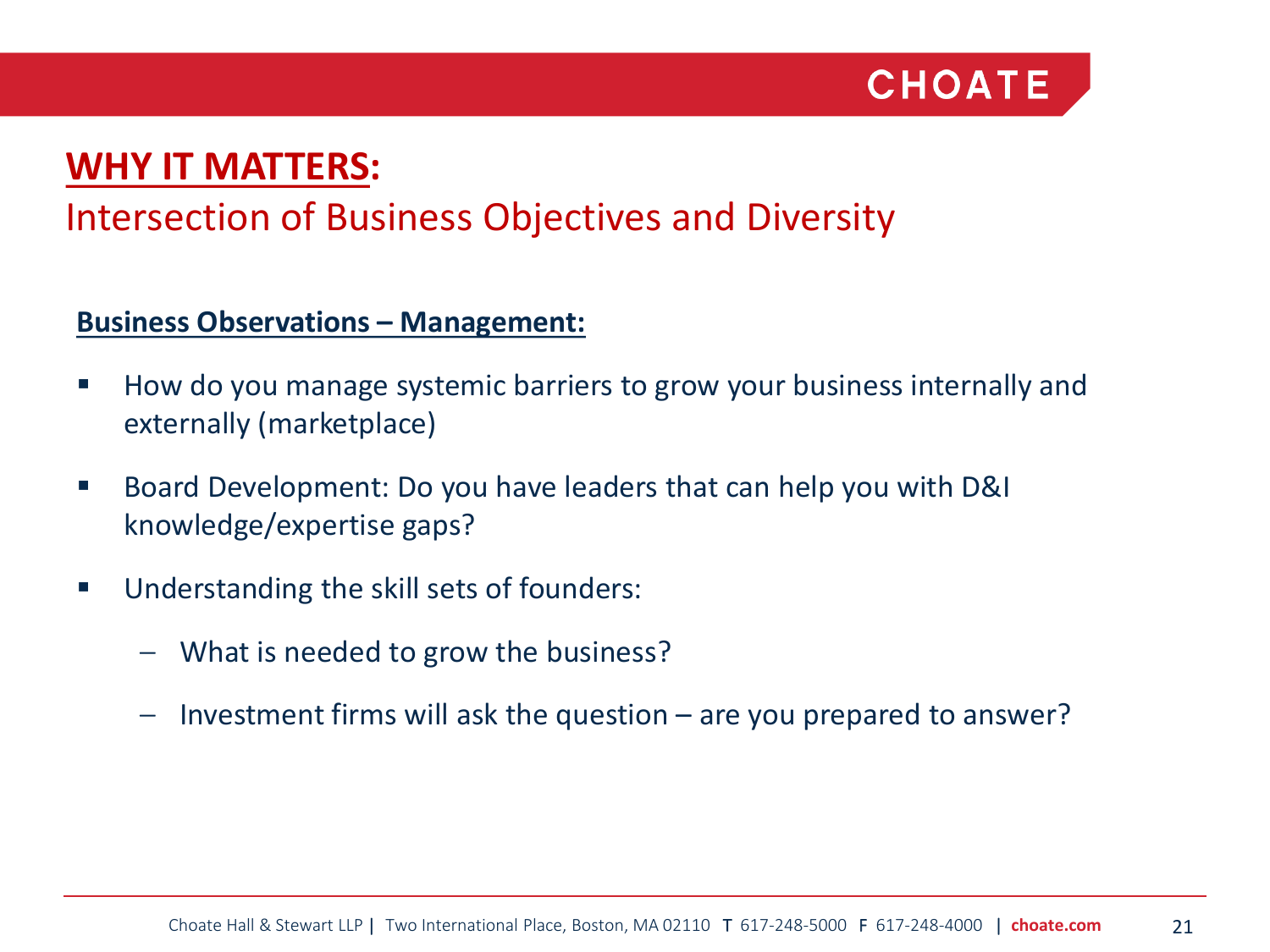

### Intersection of Business Objectives and Diversity

#### **Business Observations – Management:**

- Hiring processes (sourcing, interviews, retention) and need for more specialized employees as business grows. Why would someone want to work for your company? Is D&I part of your culture?
- Scaling the business model: when are you ready to scale, how quickly can you, and should you scale?
	- Is diversity and inclusion part of the plan?
	- Diverse businesses tend to be more successful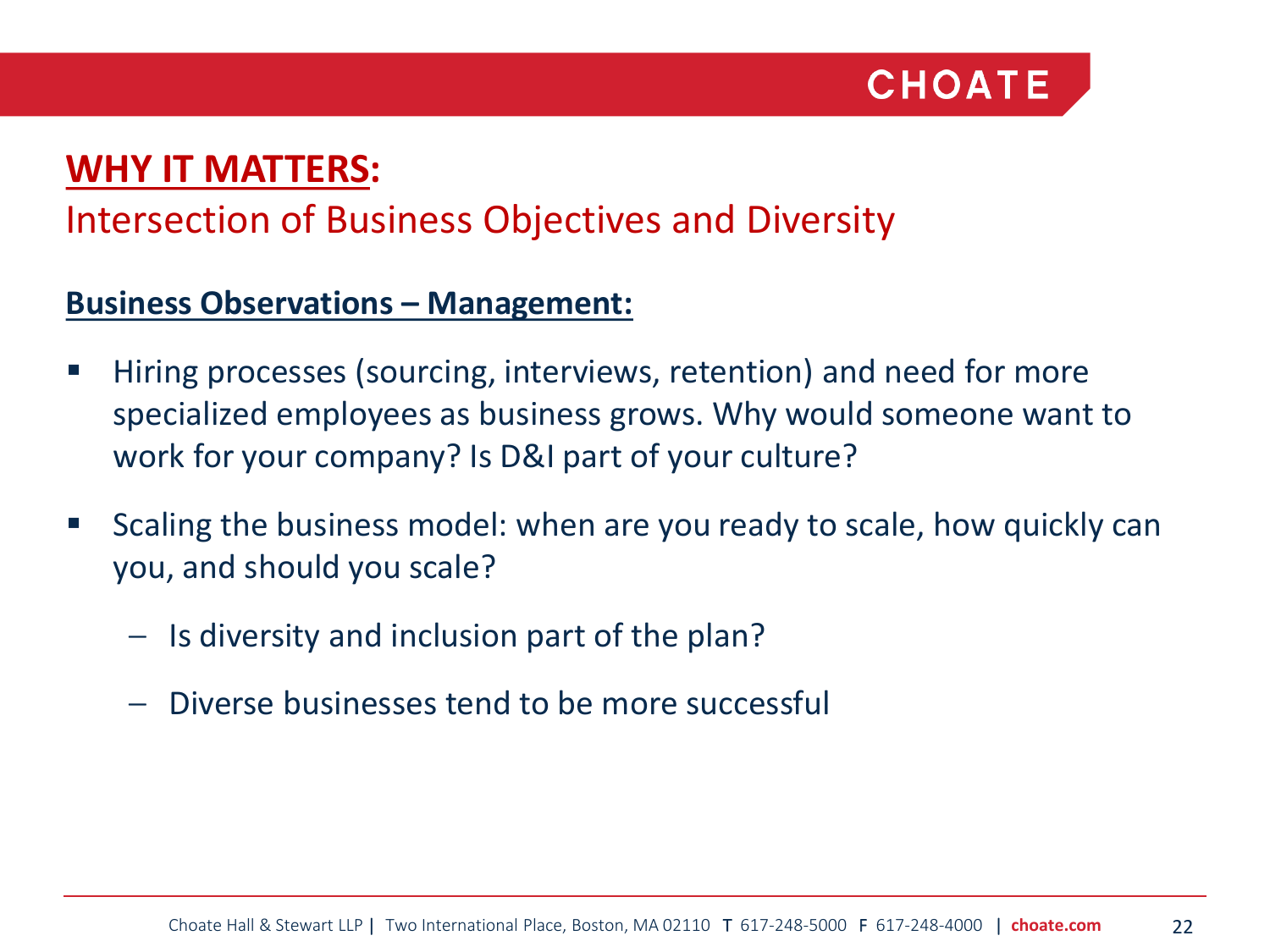

### Intersection of Business Objectives and Diversity

#### **Legal Observations:**

- Don't take shortcuts be compliant with all laws, statutes, and regulations
	- Minority and Women owned certifications No silent partners with actual control and majority ownership
	- Timely file each year all State and Federal tax returns
- Comply with all securities laws for raising debt or equity
- Clearly outline all factual assumptions in your business plan, and make all material disclosures
- Appropriately protect all trade secrets, intellectual property, proprietary and confidential information with well-drafted non-disclosure and confidentiality agreements
- Know your investors and their sources of funding: conduct the appropriate due diligence